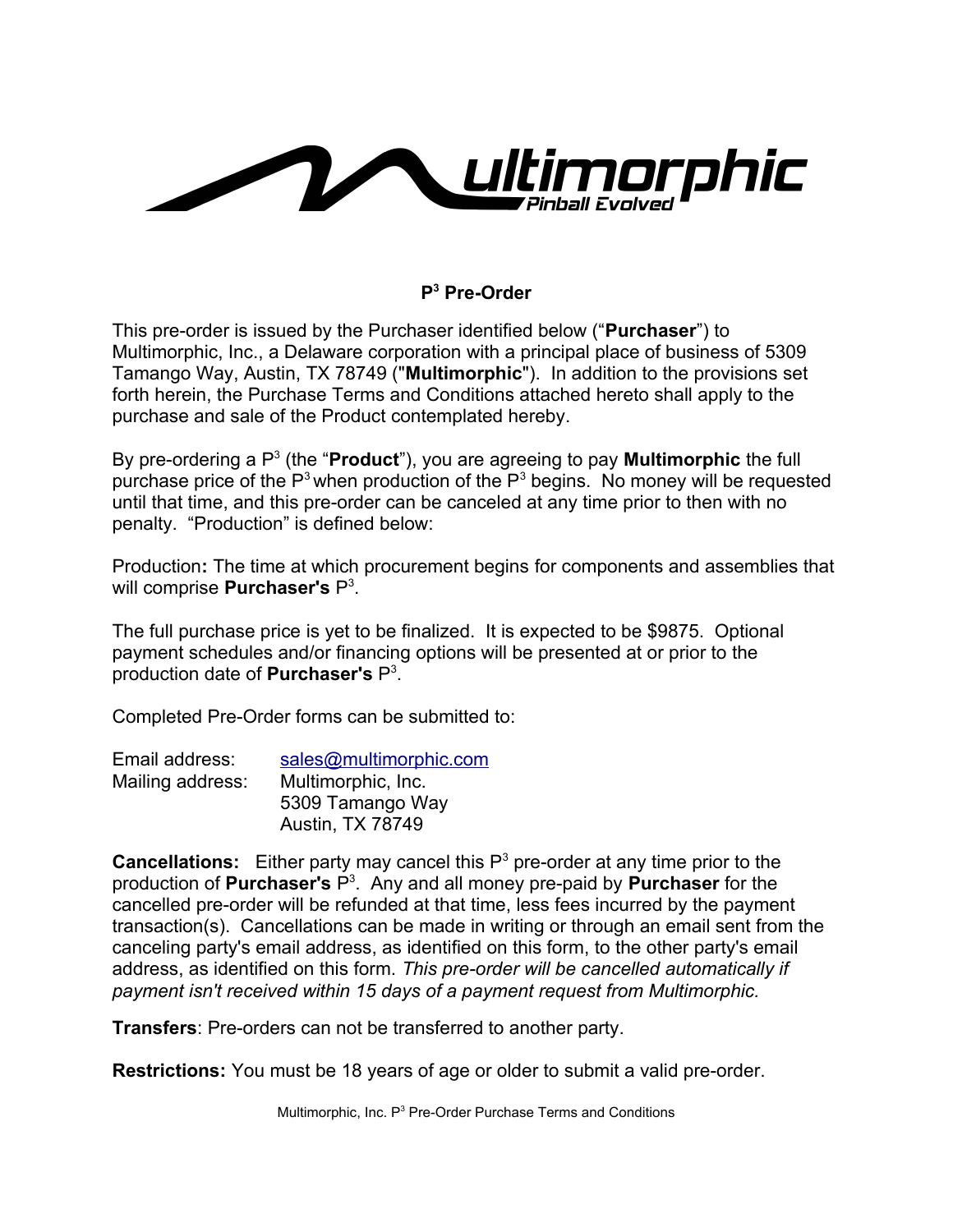**Production and Shipment Timeframe:** Production is **estimated** to begin in the first half of 2016, with products being built and shipped in the order signed pre-orders forms were received. There are no firm shipment dates associated with this pre-order.

IN WITNESS WHEREOF, the parties hereto have executed this pre-order by persons duly authorized as of the date and year first written below.

| Phone Number: _______________________ |  |
|---------------------------------------|--|
|                                       |  |
|                                       |  |
|                                       |  |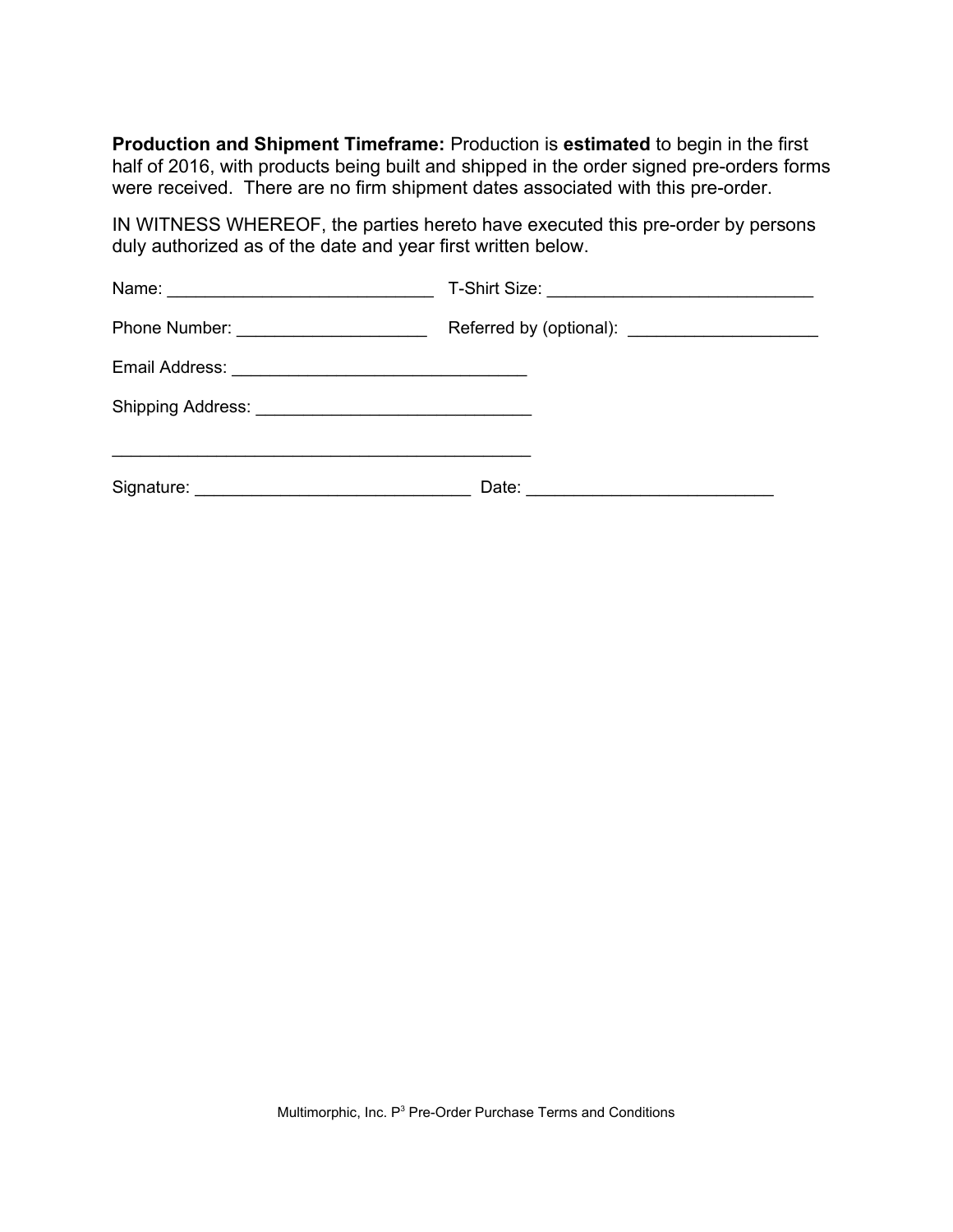## **Purchase Terms and Conditions**

**1. PRICES AND PAYMENT**. Prices are those set out in the Pre-Order to which these Terms and Conditions are attached. Prices are in US dollars unless otherwise expressly indicated. Prices do not include any taxes, customs duties or tariffs. When Multimorphic has the legal obligation to pay or collect any such taxes, the appropriate amount shall be paid by Purchaser. Purchaser will pay the applicable purchase price in accordance with the schedule elected on the Pre-Oder. All payments are to be made in U.S. dollars. If at any time Purchaser is delinquent in payment, Multimorphic may, in its discretion, withhold shipment or cancel any Incentives set forth on the Pre-Order.

**2. SHIPMENT**. Shipment shall be as indicated on the face of the Pre-Order. Any specified shipment or delivery dates are estimates only. Shipment shall be EXW origin (Incoterms 2010) Multimorphic's designated warehouse.

**3. TITLE, RISK OF LOSS**. Title to hardware and risk of loss of all Products passes from Multimorphic to Purchaser upon the Products being made available to a common carrier or Purchaser's designee at the Products' point of manufacture or distribution.

**4. PRODUCT RETURNS.** Products with defects covered by the applicable warranty as specified in the documentation that accompanies the Product may be returned for remedy under such warranty. Prior to returning any Product, Purchaser must obtain a valid Return Materials Authorization ("**RMA**") number from Multimorphic, and unless otherwise specified, an issued RMA number shall expire and is no longer valid after sixty (60) days from the date of issuance. Any Products returned to Multimorphic under an invalid or expired RMA number may, at Multimorphic's sole discretion, be rejected and re-shipped back to Purchaser at Purchaser's expense. Purchaser may only return Products to Multimorphic with shipping charges prepaid. If Multimorphic determines that any Product returned under warranty is not defective or has no trouble found (NTF), then Multimorphic may charge Purchaser a NTF fee.

**5. WARRANTY.** Multimorphic warrants that the hardware comprising the Product will be free from defects in workmanship and materials for a 90-day period following date of shipment (the "**Warranty Period**"). Purchaser's exclusive remedy and Multimorphic's sole obligation and liability under this warranty is to promptly repair or (at Multimorphic's option) replace any failed component returned by Purchaser in accordance herewith because of defects in workmanship or material. Multimorphic does not warrant that any the software embedded in the Product is error-free or that its use will be uninterrupted. These warranties do not apply to any Product which has been (i) repaired by an unauthorized person or altered, except by Multimorphic or in accordance with its instructions, or (ii) modified or used in a manner not intended or in conjunction with another vendor's product resulting in the defect, or (iii) damaged in shipping or by improper environment, abuse, misuse, accident or negligence. This warranty also excludes degradation caused by normal wear and tear. Replacement parts furnished under this warranty may be refurbished or contain refurbished components.

THE FOREGOING WARRANTIES AND LIMITATIONS ARE, TO THE MAXIMUM EXTERNT PERMITTED BY LAW, EXCLUSIVE AND ARE IN LIEU OF ALL OTHER WARRANTIES EXPRESS OR IMPLIED, INCLUDING WITHOUT ANY LIMITATION WARRANTY OF MERCHANTABILITY OR FITNESS FOR A PARTICULAR PURPOSE.

**6. SOFTWARE.** The software embedded in the Product and documentation provided with the Product are protected under copyright and trade secret laws and contain proprietary information of Multimorphic and its licensors. Purchaser may not translate, decompile, disassemble, use for any competitive analysis,